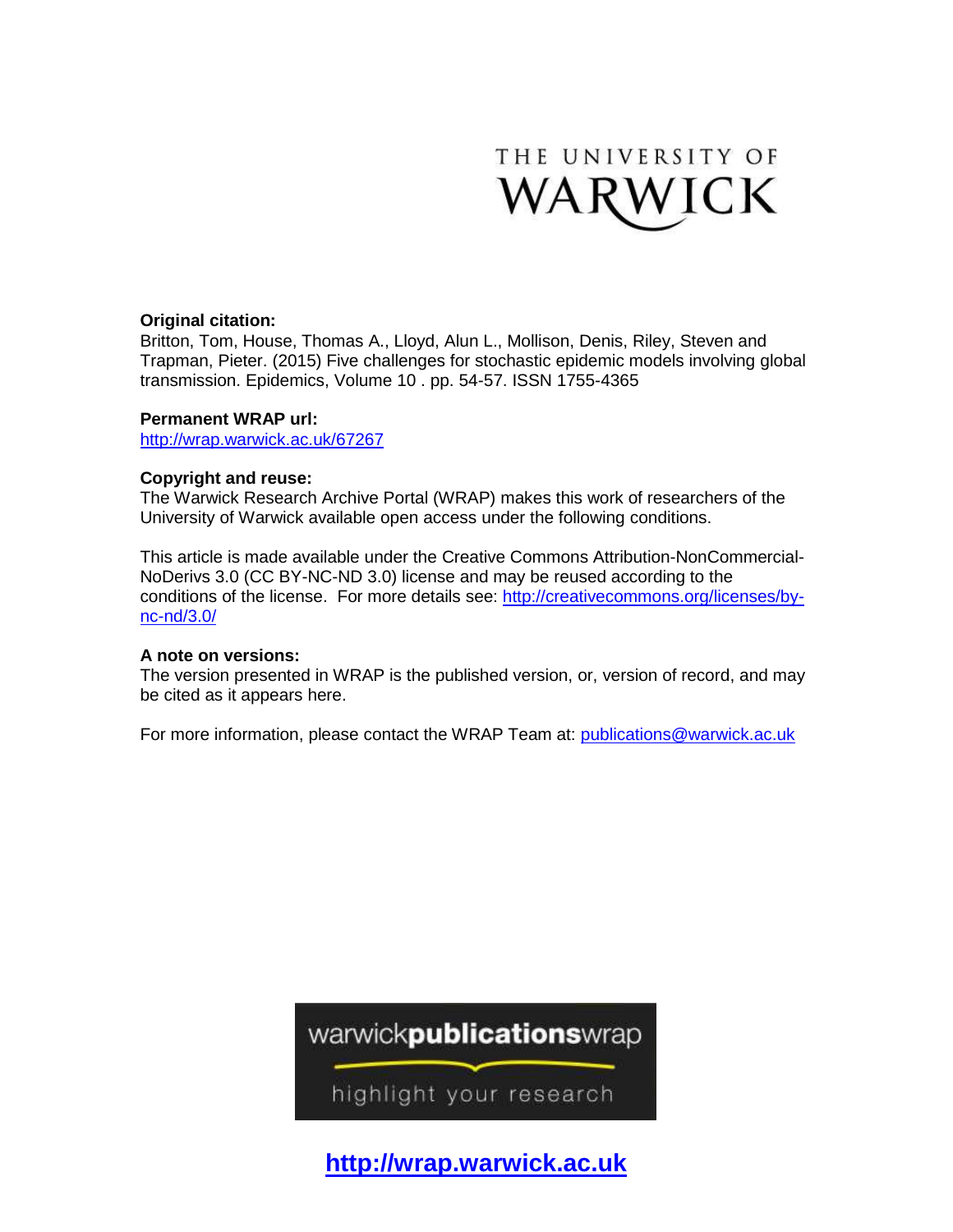Contents lists available at ScienceDirect

# Epidemics

journal homepage: [www.elsevier.com/locate/epidemics](http://www.elsevier.com/locate/epidemics)

## Five challenges for stochastic epidemic models involving global transmission

Tom Britton<sup>a,∗</sup>, Thomas House<sup>b</sup>, Alun L. Lloyd<sup>c,d</sup>, Denis Mollison<sup>e</sup>, Steven Riley<sup>f,g</sup>, Pieter Trapman<sup>a</sup>

<sup>a</sup> Department of Mathematics, Stockholm University, Stockholm 106 91, Sweden

<sup>b</sup> Warwick Infectious Disease Epidemiology Research Centre (WIDER) and Warwick Mathematics Institute, University of Warwick, Coventry CV4 7AL, UK

<sup>c</sup> Department of Mathematics and Biomathematics Graduate Program, North Carolina State University, Raleigh, NC 27695, USA

<sup>d</sup> Fogarty International Center, National Institutes of Health, Bethesda, MD, USA

<sup>e</sup> Department of Actuarial Mathematics and Statistics, Heriot-Watt University, Edinburgh EH14 4AS, Scotland, UK

<sup>f</sup> MRC Centre for Outbreak Analysis and Modelling, Department of Infectious Disease Epidemiology, School of Public Health, Imperial College London, London, UK

<sup>g</sup> Department of Community Medicine and School of Public Health, The University of Hong Kong, 21 Sassoon Road, Pokfulam, Hong Kong, China

#### a r t i c l e i n f o

Article history: Received 18 February 2014 Received in revised form 28 May 2014 Accepted 29 May 2014 Available online 5 June 2014

Keywords: Stochastic epidemics Global transmission Extinction Genetic evolution Endemicity

### A B S T R A C T

The most basic stochastic epidemic models are those involving global transmission, meaning that infection rates depend only on the type and state of the individuals involved, and not on their location in the population. Simple as they are, there are still several open problems for such models. For example, when will such an epidemic go extinct and with what probability (questions depending on the population being fixed, changing or growing)? How can a model be defined explaining the sometimes observed scenario of frequent mid-sized epidemic outbreaks? How can evolution of the infectious agent transmission rates be modelled and fitted to data in a robust way?

© 2014 The Authors. Published by Elsevier B.V. This is an open access article under the CC BY-NC-ND license [\(http://creativecommons.org/licenses/by-nc-nd/3.0/](http://creativecommons.org/licenses/by-nc-nd/3.0/)).

#### **1. Introduction and classification**

Epidemic processes are essentially stochastic, but stochastic epidemic models have not had a straightforward history. That epidemics proceed by chance contacts with individuals was understood from the earliest days of modelling, but early modelling developments were deterministic. The development of stochastic models, from the 1950s onward (e.g. [Bailey,](#page-4-0) [1950;](#page-4-0) [Bartlett,](#page-4-0) [1956\),](#page-4-0) was in parallel with developments in techniques, starting with models that dealt in total numbers of infecteds, susceptibles, etc. Individual-based models came in first to deal with spatial populations (1970s), with subsequent developments related to computer methodology (simulations, inference) and network theory.

Stochastic models can conveniently be classified according to whether their contact structure is global, network, metapopulation or spatial. Given the many other aspects of disease to be modelled,

as either global or homogeneous mixing [\(Mollison,](#page-4-0) [1995\).](#page-4-0) Individuals' probabilities of interaction do not depend on their location in the population, such as their social group or spatial location. Global models can incorporate individual heterogeneity, for exam-

> ple by having different rates of infection for individuals of different age, sex, or infection history. Numerous examples of (deterministic) global models, over the range of diseases important to humans, can be found in [Anderson](#page-4-0) [and](#page-4-0) [May](#page-4-0) [\(1992\).](#page-4-0)

> there is good reason to model contact structure as simply as possible. Models with too many parameters cannot usefully be fitted: as Euler is reputed to have said, 'Give me four parameters and I will draw you an elephant, five and I will have him wave his trunk'. The simplest contact structure is no structure, often referred to

> Network epidemic models (Pellis et al., in this volume) are more difficult to define. Any individual-based epidemic model can be thought of as a network or random graph: with individuals as nodes, and infection of one by another as a link. The question is rather whether network theory can be usefully applied. In recent years network models have been notably successful in analysing models where individuals vary greatly in their number of contacts (the degree distribution of the underlying graph).

[http://dx.doi.org/10.1016/j.epidem.2014.05.002](dx.doi.org/10.1016/j.epidem.2014.05.002)

1755-4365/© 2014 The Authors. Published by Elsevier B.V. This is an open access article under the CC BY-NC-ND license [\(http://creativecommons.org/licenses/by-nc-nd/3.0/\)](http://creativecommons.org/licenses/by-nc-nd/3.0/).





CrossMark

<sup>∗</sup> Corresponding author. Tel.: +46 8164534. E-mail address: [tom.britton@math.su.se](mailto:tom.britton@math.su.se) (T. Britton).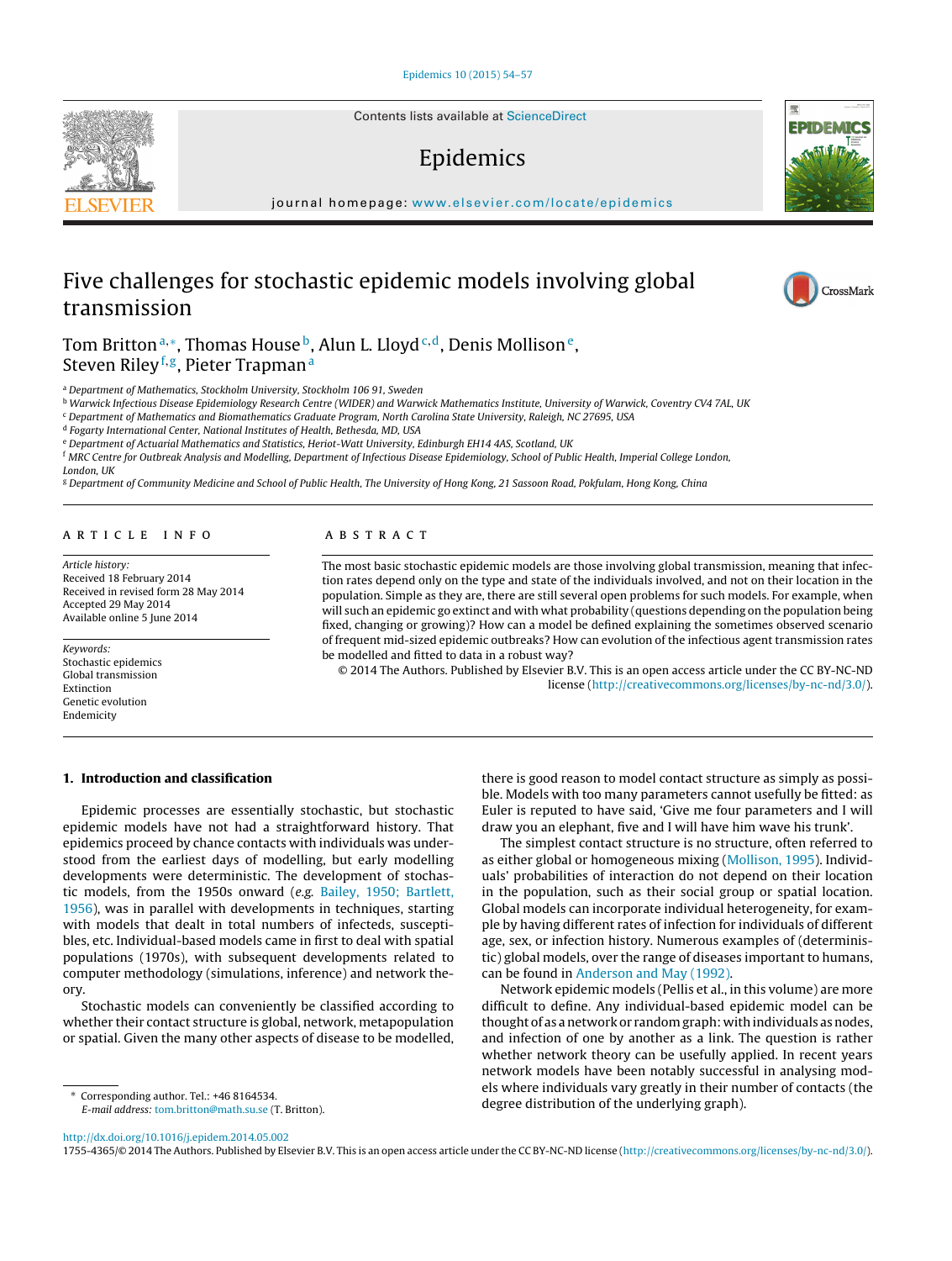Metapopulation models (Ball et al., in this volume) deal with cases where interactions do depend on social group. The basic case is where the population is partitioned into non-overlapping groups, e.g. households; individuals have one contact rate with individuals in different groups, and another (higher) rate for individuals in the same group. More general metapopulation models allow an individual to belong to several different types of group, each with its own contact rate, or allow more levels of mixing.

Spatial models (Riley et al., in this volume) vary from simple lattices with only nearest–neighbour interactions, for which some theoretical analysis is possible, to complex models with longdistance interactions, for which only qualitative and approximate results are known. A key feature of spatial models is that they display slower than exponential growth, even in their earliest stage; this makes it difficult to approximate them adequately by deterministic models, and even to define threshold parameters.

As a simple example to illustrate these different types of model, consider a disease among two type of individual, male and female. In each case consider a simple Markov process SIR, in which infected individuals (I) have an exponentially distributed infectious period before being removed (R), during which they may infect susceptibles (S) as follows. First, suppose that the infection rates between any (I,S) pair depends only on the types of the individuals involved (perhaps individuals can only infect others of the opposite sex, and perhaps the rates from male to female and female to male are different); this is a global model. Second, suppose the individuals live distributed between a number of different villages, and that the rates of infection have two levels, with higher infection rates if the (I,S) pair live in the same village, lower if they live in different villages; this is a metapopulation model. Third, suppose instead that the individuals live in a line of houses equally spaced along a street, and that the infection rate between I and S depends on the distance between the houses they live in (normally one would take this to be a decreasing function of distance); this is a spatial model. Finally, in any of these populations, suppose that we think of individuals as vertices of a graph, with edges of the graph connecting pairs that have some kind of social relationship; and then take rates of infection between connected individuals that only depend on their type; this is a network model. Note that all the other three examples can be considered as network models, if we draw edges between all pairs of individuals (everyone knows everyone"), and add dependence of infection rates on village or distance as appropriate.

We are now ready to state our first challenge, namely: is this classification into global, network, metapopulation and spatial models sufficient for the range of contact structures of interest in understanding infectious disease dynamics?

The focus of the present paper is global stochastic epidemic models, where any (infectious) individual may infect any other (susceptible) individual at a transmission rate that may differ between different pairs of individuals, but should be of the same order 1/N (or 0), where N is the population size. The simplest model assumption is where all transmission rates are identical, which is called a homogeneously mixing population of homogeneous individuals, but one may also assume different mixing rates and/or that individuals are of different types with respect to susceptibility and/or infectivity. As we shall see in this section, there are several open problems also for global epidemic models (only having transmission on a global scale). In real world epidemics there is of course nearly always some local structure within which transmission is much higher. Still, results for global epidemic models have undoubtedly been most influential in affecting health policies, and for highly transmittable diseases global mixing is often a reasonable approximation.

Having specified identical transmission rates (between all pairs of individuals) does not define the model uniquely. Other aspects to consider in formulating a stochastic model include.

Type of epidemic model. An SI model is where Susceptibles may become infected and infectious, and if they do, they remain infectious forever. In an SIR model, individuals that are infectious (from now on denoted Infectives) eventually recover from the disease and become immune for the rest of their lives (measles and chicken-pox being two examples). An SIS model is where infectives, rather than recovering and becoming immune they recover and enter the susceptible state again. SEIS models admit that there is a latent (E for exposed) state where an individual has already been infected but where he or she has not yet started to shed virus or bacteria. Other examples, hopefully self-explanatory, are SEIR, SIRS, SEIRS, ...

Treatment of time. Is the time evolution of the epidemic of interest or only the end/final state of an outbreak? Is discrete or continuous time more appropriate? Do all rates/probabilities obey the practical Markov property (that future events only depend on present states and not the history, meaning that all underlying distributions are exponentials), or are durations not all exponentially distributed?

Population. Are we considering a fixed and finite population of size N, or a population having births and deaths but fluctuating randomly around N, or even a growing population? If the time-frame of interest is short, then a fixed population model might suffice, whereas if interest is on longer periods, a dynamic population is more realistic, thus allowing for influx of new individuals. If the population size fluctuates randomly around N it will eventually die out with probability 1 (and the disease will go extinct before this happens) so questions of interest then relate to population-disease properties prior to extinction (quasi-endemic) and the length of time to extinction of the disease. Alternatively, if the population grows, then it may happen that the disease will remain present in the population for ever (endemic situation).

Fluctuations over time. Do all event rates stay the same over time except for the numbers "at risk"? The simplest models answer this question with a yes, but there are situations where this is clearly not the case, for example when the infectious agent evolves on the same time scale as the epidemic outbreak, and/or because individuals start taking precautions as more and more people are struck by the disease. A (perhaps simpler) fluctuation over time is where individuals and/or transmission rates change over time for reasons other than the epidemic itself. Examples include seasonality due to school term and school closure, but also varying transmission rates due to changes in temperature.

These type of questions are dealt with in the remainder of the current paper, and several challenges for these type of models are listed.

#### **2. Endemicity: persistence of infection**

Bartlett's seminal paper [\(Bartlett,](#page-4-0) [1956\)](#page-4-0) highlighted a severe inadequacy of deterministic models in describing the persistence of infection in an SIR (or similar) process with demography: fluctuations in the prevalence of infection about the endemic level can often be large enough for transmission to be interrupted by stochastic fade-out. Using a stochastic linearization approach, Bartlett estimated the magnitude of these fluctuations and characterizing the critical community size required for the persistence of such infections (most notably, for measles). This approach, later formalized in terms of an Ornstein–Uhlenbeck process, provides the basis of later work that derives approximations for the time to extinction when starting at the endemic (quasi-)equilibrium (e.g. [Nåsell,](#page-4-0) [1999,](#page-4-0) and others). Improved approximations can be obtained using large deviation theory (e.g. [Kamenev](#page-4-0) [and](#page-4-0) [Meerson,](#page-4-0) [2008\).](#page-4-0)

The question of endemic persistence is most pointed for a newly-introduced infection given that the initial epidemic is the most severe.While itis well known how to compute the probability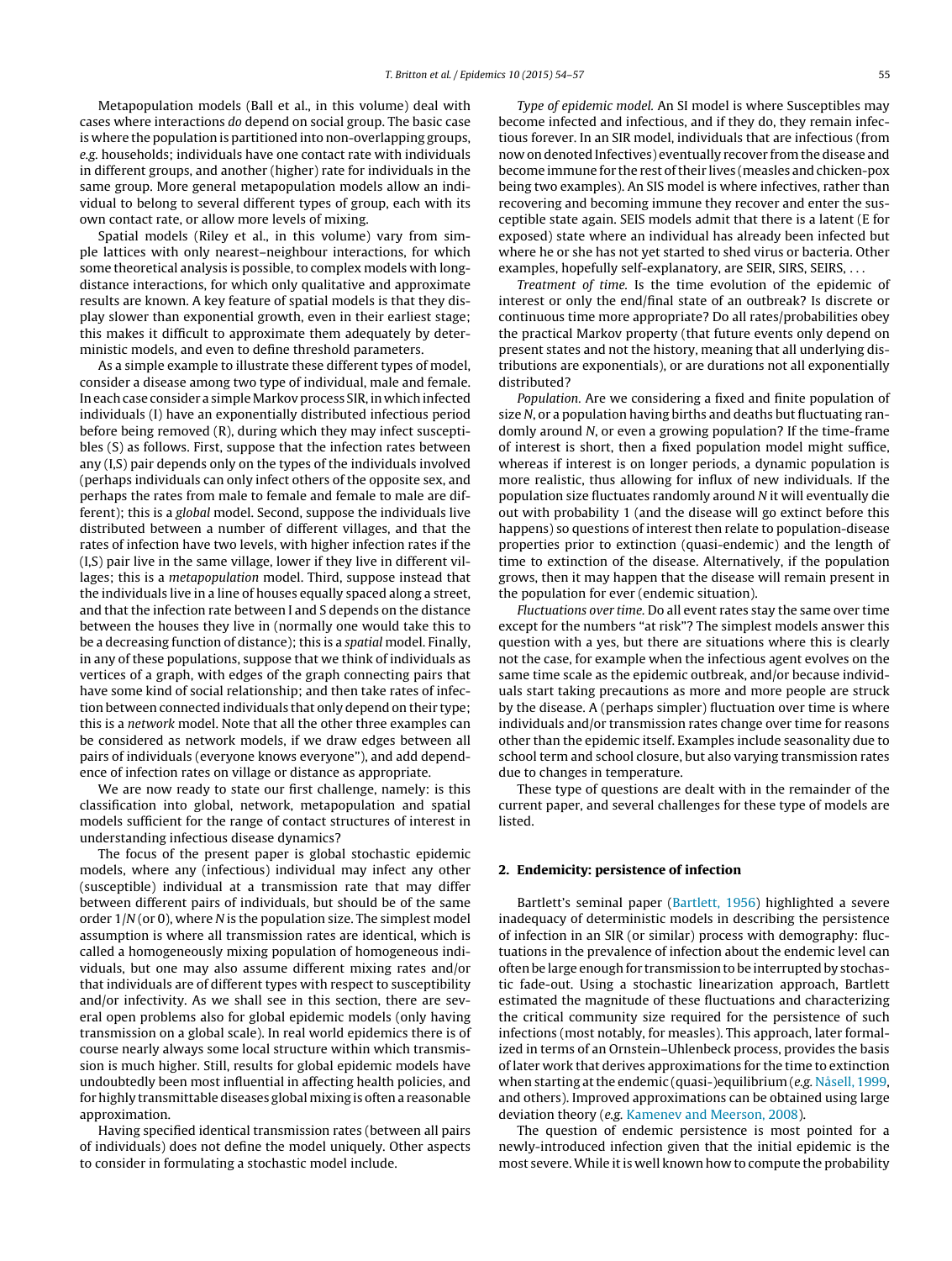that an epidemic takes off when  $N$  is large (e.g. [Ball,](#page-4-0) [1983\),](#page-4-0) a more challenging question is how to calculate the probability that the infection persists through the trough that follows the initial epidemic. In particular, how does this probability depend on the parameters of the infection process (i.e. the transmission parameter and recovery rate), the birth rate and the population size? [van](#page-4-0) [Herwaarden](#page-4-0) [\(1997\)](#page-4-0) provides an approximate answer, obtained by asymptotic solution of a boundary value problem applied to a Fokker–Planck equation, and more recently, [Meerson](#page-4-0) [and](#page-4-0) [Sasorov](#page-4-0) [\(2009\)](#page-4-0) have used large deviation theory and the WKB (Wentzel-Kramers-Brillouin) approximation approach to attack the problem.

Challenges remain in extending this work beyond the simplest settings, for instance when there is extrinsic seasonal variation in transmission (e.g. the seasonally forced outbreaks of measles in the pre-vaccine era) or for infections with more complex lifecycles (e.g. vector-borne infections).

#### **3. Near-critical behaviour**

Many disease systems of interest are neither strongly supercritical (with large outbreaks possible), nor subcritical (with large outbreaks impossible), but instead exhibit 'stuttering' behaviour of repeated, mid-sized outbreaks. This is particularly true for emerging zoonotic infections ([Lloyd-Smith](#page-4-0) et [al.,](#page-4-0) [2009\)](#page-4-0) and diseases where transmission has been significantly reduced due to eradication or elimination efforts [\(Klepac](#page-4-0) et [al.,](#page-4-0) [2013\).](#page-4-0) [Blumberg](#page-4-0) [and](#page-4-0) [Lloyd-Smith](#page-4-0) [\(2013\)](#page-4-0) review approaches to this problem based on estimation of the parameters of a sub-critical branching process, however this problem is inherently extremely hard and has already been identified by [Lloyd-Smith](#page-4-0) et [al.](#page-4-0) [\(2009\)](#page-4-0) as an issue requiring additional attention from modellers. In particular, the clustering of unvaccinated individuals (see also the paper 'Network Models' in this journal issue) means that the homogeneous mixing assumption underlying commonly used branching process methods may be inappropriate. Even once an appropriate model has been selected, data that are available are likely to be at best weakly informative about the value of  $R_0$ .

A significant challenge is therefore to obtain a thorough understanding of the information content of near-critical branching processes, together with methods for data collection and quantification of relevant uncertainties is a key challenge for understanding diseases that are emerging, or close to elimination.

#### **4. Epidemics in growing populations**

Rigorous analysis of stochastic SIR epidemics is mainly focussed on static populations, which do not allow for demographic turnover through births and deaths. There is need for models for such epidemics in populations which have demographic turnover and to further extensions to populations with some social structure described through households or a network model.

If a population with demographic turnover has a large (quasi) stationary state, then an SIR epidemic will go extinct if there is no importation of the disease from outside (e.g. Section 4.7, [Diekmann](#page-4-0) et [al.,](#page-4-0) [2013\).](#page-4-0) However, it is still possible to distinguish between subcritical epidemics in which the epidemic will die out quickly and supercritical epidemics in which it takes an exponential (in the stationary population size) time to go extinct.

If the population is growing, e.g. if the population grows according to a birth and death process, then it is possible that the epidemic survives forever. Ignoring population structure, such model has been studied in [Britton](#page-4-0) [and](#page-4-0) [Trapman](#page-4-0) [\(2014\).](#page-4-0) It is shown that there are different regimes of survival. It might be that the epidemic survives, but the number of infectious individuals increases at slower speed than the population does, so the fraction of infected individuals goes to 0. It is also possible that the population and epidemic reach equilibrium and the fraction of infectious individuals converges to a constant. Some theoretical mathematical questions are still open (cf. [Britton](#page-4-0) [and](#page-4-0) [Trapman,](#page-4-0) [2014.\)](#page-4-0), in addition to relevant challenges from an epidemiological perspective. Examples of challenging questions are: Can an epidemic spread so fast, that, because of the quick depletion of susceptible individuals, after the first wave of the epidemic the epidemic still dies out with relatively large probability? If yes, what is the probability of this relatively fast extinction, and how does it depend on the model parameters?

The real challenge however lies in taking network structure into account in growing populations. We consider the most basic model, in which the population is governed by a linear birth and death model. Newly born individuals do not have connections yet and every individual acquires new connections at a fixed rate and connections are broken at another rate (cf. [Britton](#page-4-0) et [al.,](#page-4-0) [2011\).](#page-4-0) On this network a Markov SIR epidemic model can be considered. In addition to the open questions which already appear in the unstructured populations, questions arise due to dependencies which naturally appear in those networks [\(Britton](#page-4-0) et [al.,](#page-4-0) [2011\).](#page-4-0) Even writing down an expression for  $R_0$  in this model is not trivial (see [Leung](#page-4-0) et [al.,](#page-4-0) [2012](#page-4-0) for a similar model). One possible way to attack this open question is to work via infinite type branching processes, where the type of an infectious individual is its age at the moment of its infection. Adaptions of methods from [Ball](#page-4-0) et [al.](#page-4-0) [\(2013\)](#page-4-0) might be used to give (implicit) expressions for  $R_0$  and the probability of extinction of a SIR epidemic introduced by a single individual in an already large population.

#### **5. Mutation and evolution**

How can we represent the process of pathogen mutation (an inherently stochastic process) and associated fitness change within global epidemic models so as to capture observed evolutionary patterns with sufficient accuracy for the question at hand?

Patterns of incidence for all host-pathogen systems are influenced by evolution. However, the scale at which these changes can be observed in both time and space varies massively from one system to another. For many important human viruses, such as smallpox (prior to its eradication) and measles, rates are so slow they can safely be ignored. However, for antigenically variable viruses such as influenza and dengue and for most bacteria models that do not represent evolutionary processes in some way fail to capture even coarse patterns of incidence beyond relatively short periods of time or distances. The results of evolution can be seen directly when genotypic or phenotypic data are available, such as in the antigenic relationship between circulating strains of viral infections or in the proportion of bacterial isolates resistant to a specific treatment. Also, these phenotypic traits often drive crude measures of incidence even when they are not observed. The joint representation of evolutionary phylogenies and epidemic dynamics within the same quantitative framework is often referred to as phylodynamics ([Grenfell](#page-4-0) et [al.,](#page-4-0) [2004\).](#page-4-0)

Influenza in humans is the canonical example of an antigenically variable pathogen evolving rapidly in space and time: globally recommended vaccines need to be updated every few years [\(Smith](#page-4-0) et [al.,](#page-4-0) [2004\)](#page-4-0) and resistance to established treatments emerges regularly ([Graitcer](#page-4-0) et [al.,](#page-4-0) [2011\)](#page-4-0) and spreads rapidly. However, despite early progress [\(Ferguson](#page-4-0) et [al.,](#page-4-0) [2003;](#page-4-0) [Koelle](#page-4-0) et [al.,](#page-4-0) [2006\),](#page-4-0) the representation of evolution at the global scale in a way that can be robustly tested with available data remains challenging [\(Ratmann](#page-4-0) et [al.,](#page-4-0) [2012\).](#page-4-0) Simulation approaches that represent a subset of a consensus viral genome sequence for each infected individual will undoubtedly be extended to larger host populations with more accurate transport models, until they eventually reach a genuinely global scale.